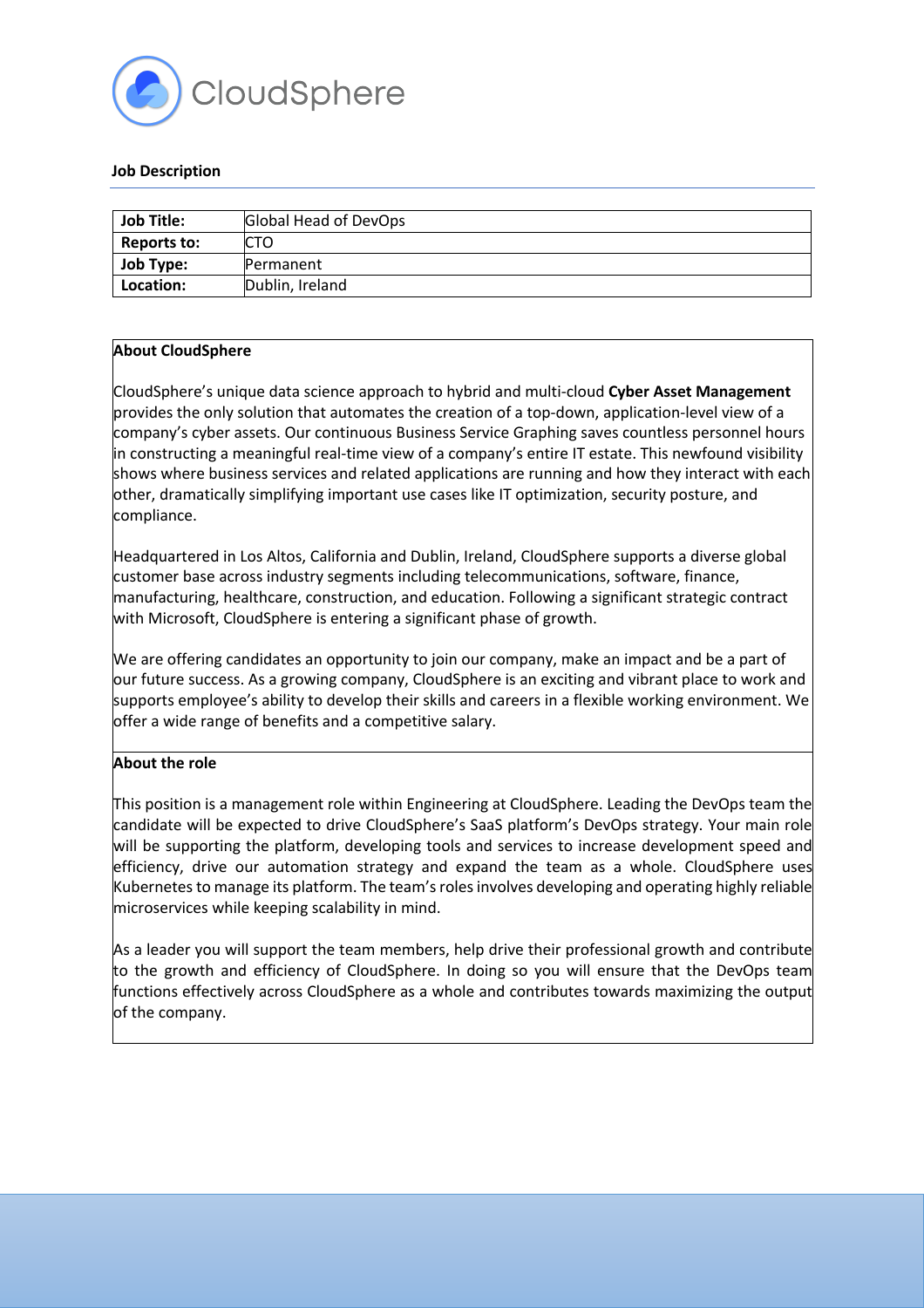# **Key Responsibilities**

You will be required to:

- Propose and implement strategies to solve problems and improve our engineering organization, such as:
	- o Proposing and developing new Tech Projects (projects by the engineering teams) with team members
	- o Planning and running internal events (e.g. Lunch & Learn) with the aim of sharing knowledge and increasing understanding of the organization
	- o Participating in hiring to grow our engineering organization
- Maximizing engineering output and encouraging career growth through tasks such as:
	- o Handling goal setting and evaluations for engineer growth each quarter, in addition to
		- holding 1-on-1 meetings for regular communication and feedback
	- o Assigning projects and roles to engineers, considering future career growth.
- Ensuring the highest levels of security for inter-cloud and multi-cloud Environments
- Ensuring our environments and applications are primed for performance and scale

# **Skills and Experience**

# *Minimum Requirements*

- Experience developing with container management tools (Kubernetes, Mesos, Swarm, etc.) or container runtime (Docker, rkt, etc.)
- Experience on system architecture design
- Team Management experience
- Experience working on projects across teams
- Experience mentoring engineers

# *Preferred*

Experience making technical decisions for a team as a tech lead Experience managing systems using microservice architecture Experience with AWS and/or AZURE Cloud Experience in Linux and Open Source Technologies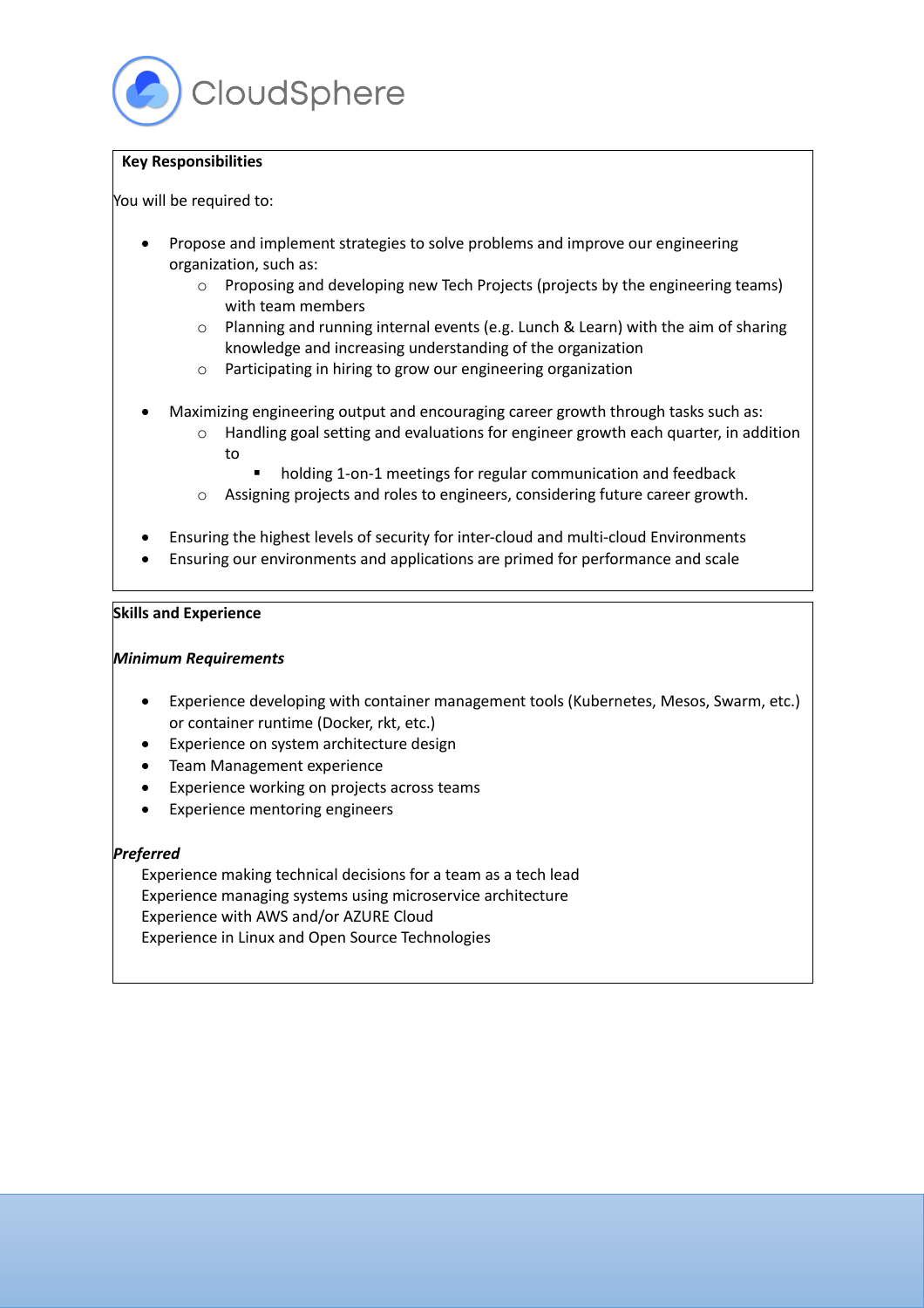CloudSphere

#### **Our Ideal Candidate**

- Capable of understanding project priorities and assigning engineers appropriately
- Possesses extensive technological expertise and desire to learn new technologies
- Capable of understanding individual engineer's motivations and encouraging both their personal growth and that of the business
- Possesses strong communication ability to solve organizational problems
- Will be agile in attitude and understands delivering customer value quickly
- Has a natural can do attitude and gets involved
- Comes from a diverse technology background with an understanding from the • ground up
- Appreciates the security concerns and posture required for both Customer
- managed and internally managed cloud environments containing customer IP
- Experience with software-as-a-service products
- Understanding of Infrastructure as Code and associated scripting technologies
- Experience in Disaster Recovery, and multizone availability.
- Good understand of network technologies and configuration
- Experience with compliance standards such as SOC 2

#### **Our technologies**

Containers: Alpine Linux based Docker containers

Source code control: GitLab

CI pipelines: GitLab CI

CD: FluxCD or ArgoCD (GitOps approach)

- Metrics: Prometheus
- Log: ELK stack
- Ingress: Nginx

Container Orchestration Engine: Kubernetes

Cloud Providers: AWS, AZURE and VMWare (on-premises)

Databases: Cassandra, ElasticSearch, MongoDB, PostgreSQL

Caching: Redis

Queueing: Kafka, RabbitMQ

Microservices application: Scala, Java and Python

Infrastructure as code tool: Terraform

Configuration management tool: Ansible

#### **Benefits we Offer**

We reward great work, and our range of benefits includes:

- Competitive Salary
- Management Bonus
- Share options
- Contributory Pension
- Life and illness insurance
- Additional Holiday days
- Remote or Hybrid working